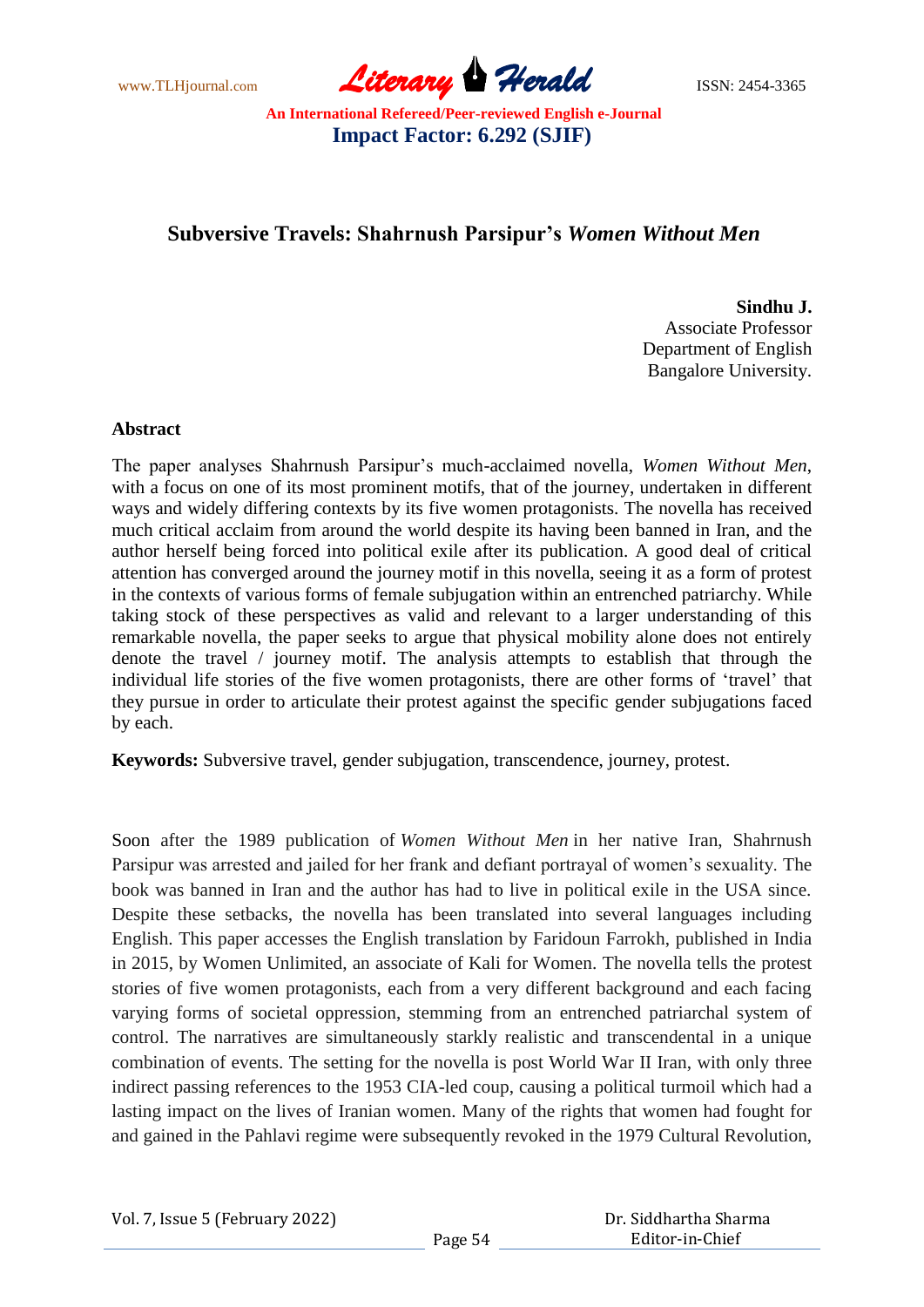www.TLHjournal.com **Literary Herald Herald ISSN: 2454-3365** 

which also marked a return to fundamentalism. In her article "The Utopia that Never Was", Sharareh Frouzesh comments:

―It should be noted that these references to the '53 coup seem rather misplaced in the context of the novella. The story centers on constraints on women's mobility - an issue which strikes at the heart of the '79 revolution, when despite women's large-scale participation in the revolution, women in fact lost many of the rights they received under the Pahlavi regime and were faced with more restrictions in terms of physical and social mobility [1]. It seems clear that the reference in the novella to the coup is a metalepsis for the revolution, one which explicitly *connects* them and does so with regard to women's mobility in particular " (n.pag.).

In alignment with Frouzesh's observations, it could be argued that whatever be the context of political turmoil in Iran, the ultimate impact is almost always gendered in its repercussions, with male power over women's lives being further consolidated. In the context of this novella, it really hardly matters whether it was the 1953 coup, or the 1979 Revolution that forms the background to the always-already constrained lived lives of the five women protagonists, especially in relation to their social and physical mobility. It should also be noted that each woman's positioning within the patriarchal framework of control is individual and different, particularly with reference to social and physical mobility. Mahdokht, Faiza and Munis are unwed virgins who face the most constricting norms when it comes to questions of individual agency in thought and physical movement. These norms, implicitly understood by the women in the novel, indeed internalised by them, are constructed within Islamic patriarchy to exercise control over women's lives, minds and bodies prior to marriage. Using the age-old rhetoric of female 'chastity' and 'purity', these norms dictate that women shall not trespass outside the domain of the domestic sphere, which is seen as their socially 'proper' space and place. Any movements beyond these socially prescribed boundaries (which are at once both social and geographical) will, according to these norms implied in the novel, have to be sanctioned by male authority and male presence.

According to a published document of the Islamic Propagation Office (Riyadh), such a dictum restricting women's mobility is religiously sanctioned as follows: "... It is not permitted for the woman who believes in Allah and the Last Day to travel one day's distance without the presence of a mahram ... When a woman travels without a mahram, this encourages corrupt people to prey on her because of her weakness; at the very least, her honour will be harmed" (Al- Munajjid 24).

This traditional piece of patriarchal wisdom does several things at once: it constructs all women as physically and mentally weak and unable to defend their bodily safety, and links this construct to the possibility of sexual predation, which in turn is inextricably tied to the idea of female honour and chastity and, more problematically, to the idea of religious faith. Importantly, it characterises the female body (wandering or still) as a source of moral corruption in itself. Within this framework, Mahdokht, Faiza and Munis are particularly

Vol. 7, Issue 5 (February 2022)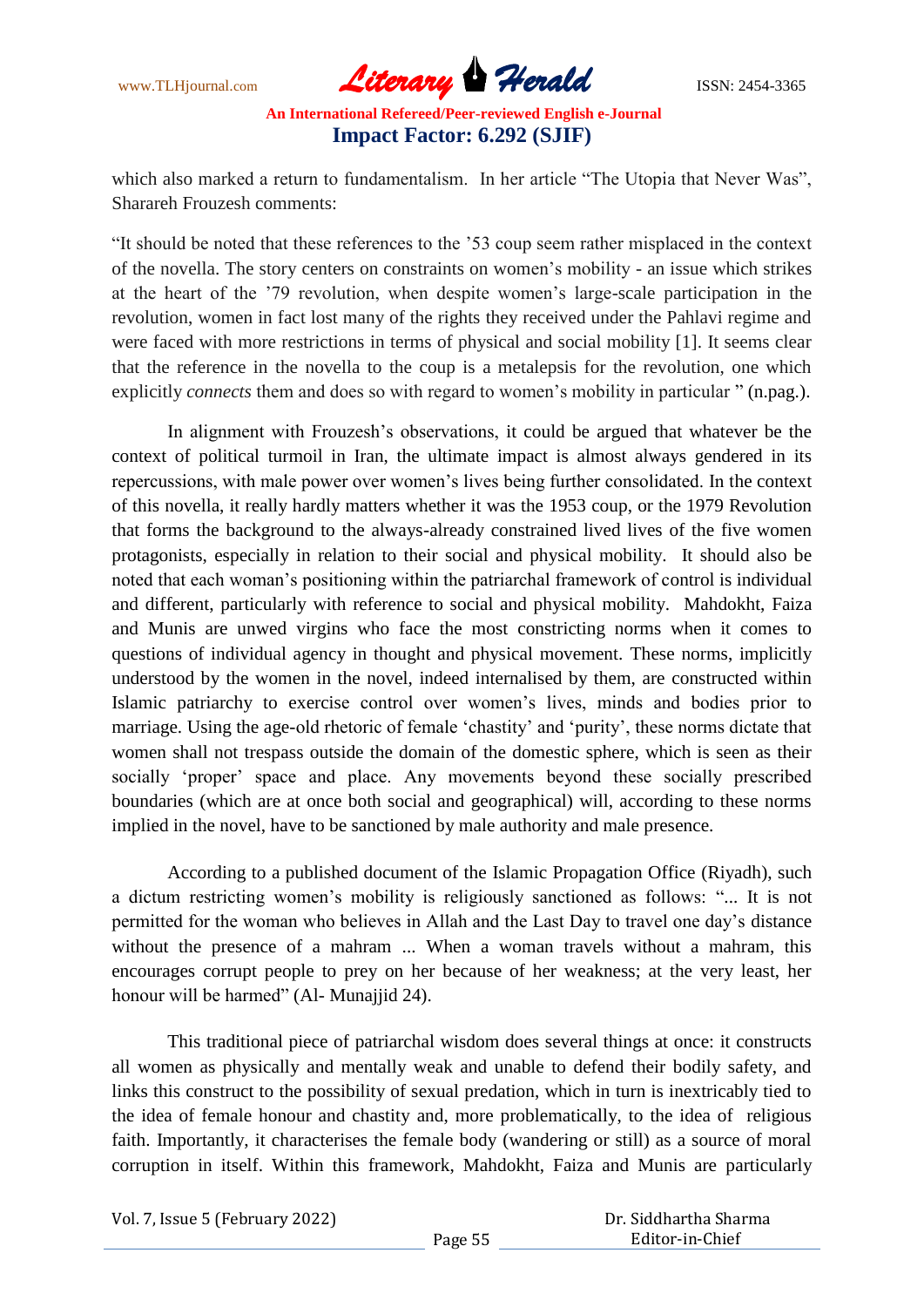www.TLHjournal.com **Literary Herald Herald ISSN: 2454-3365** 

bound by its dicta, since as unmarried women they pose a threat to the existing order of male hegemony which rests on absolute control of female sexuality through and within marriage. Farrokhlaqa, a now-widowed survivor of more than three decades of marital rape, and Zarrinkolah, a prostitute, are no less constricted, but are sexually controlled and oppressed within their particular circumstances. Each woman responds to her particular situation with individual forms of protest and resistance, which range from the ordinary/ common to the extraordinary surreal/ magical.

Mahdokht is one of the most complex characters in the novella. She quits her teaching position to escape the lewd advances of a male colleague and moves to live with her brother's family at the latter's behest. As the critic Frouzesh points out, this physical act of mobility is perfectly in keeping with the social norms by which Mahdokht feels herself to be bound, despite the sexual conflict she experiences. Mahdokht's wish to become a tree and subsequent wish-sublimation when she transforms into a "human-tree" ((Parsipur, 78) have been interpreted by Frouzesh as an act of agency whereby she preserves her virginity (untouched by male desire), ironically by retiring into her brother's garden, a private and domestic domain guarded by male authority. In this context, the argument could be extended further to forward the idea that Mahdokht's willed transformation into another non-human life form can also be read as an act of travel/protest, whereby she moves away from the human world altogether and assumes the identity of a tree. This idea of magically possible mobility from the real/human world to the unreal/ non-human realm, constitutes, in my argument, another form of travel- imaginary, which also suggests that it is only as a "humantree" in a garden that Mahdokht would be treated as a precious life, something that as an unmarried (human) female she could never expect in her society.

Munis, seen by many critics as the central character in the novella, has a different form of resistance to her life-constraints, which are largely shaped by her brother Amir Khan's patriarchal custodianship of her virginity as his unmarried sister. She is mostly confined to the house. She gains a sexual knowledge from a conversation with Faiza, which disrupts all her presuppositions about her own body. Her first act of resistance is to die, (either by accident or suicide is not clear in the novella) by falling from the roof of her brother's house. But she doesn't stay dead; instead as a 'living-dead' woman, she wanders the streets of Tehran alone for a whole month before returning home. Her conservative brother is so aghast at her social 'transgression' that he first beats her brutally and then kills her, in a socially tacitly sanctioned bid to save the family 'honour', which had been compromised by her 'shameless' wanderings. After this second death, she is hastily buried in the garden by her brother (and incidentally her friend Faiza) to conceal the violent murder. After her brother's marriage to a girl of his choice, (and not to Faiza, who had wished to marry him), Munis emerges from the grave as herself, asking Faiza for food and water as she was starving. What becomes evident is that after emerging from a third death, she can now read people's minds, and transform her appearance and being to a non-human one suggesting supernatural powers.

Vol. 7, Issue 5 (February 2022)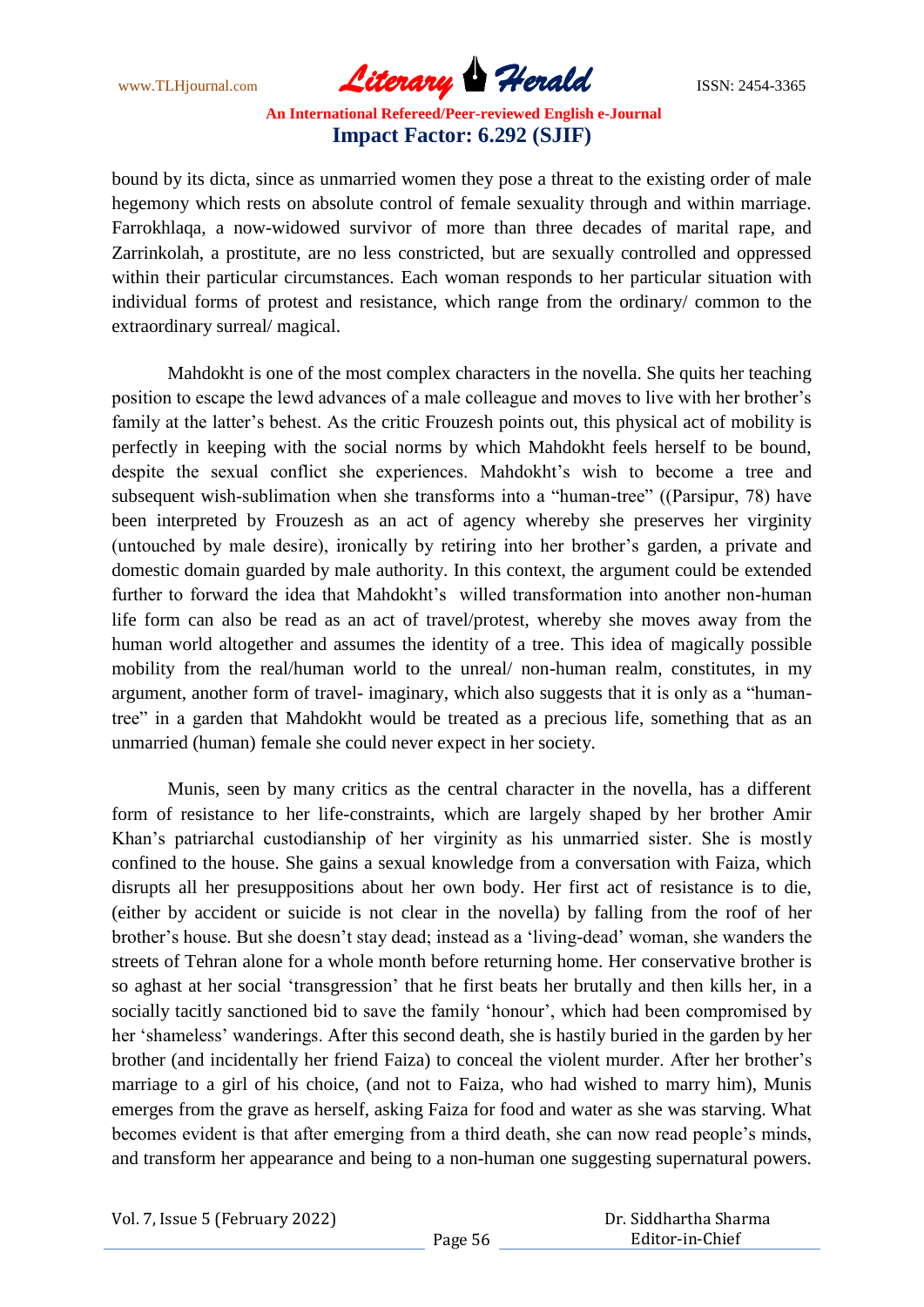www.TLHjournal.com **Literary Herald Herald ISSN: 2454-3365** 

In her non-human self, she is enabled to tell her brother some home-truths which she could never have done in her first human previous life/self as his sister; she leaves with Faiza to find a new life. Here, it could be argued that Munis travels from the living human world to an unreal world of the dead, and then back again to the real world, having acquired through three deaths an in-between identity which empowers her in new ways to negotiate the dismally unchanged world of the living human present. This transcendental mobility which enables her to access and articulate truths about her real life is, in my view, as much a form of travel-asprotest, as it is a form of social rebellion against entrenched practices of gender oppression.

Neither her newly-acquired bodily self-knowledge about female anatomy nor her ability to read minds helps Munis, however, in the subsequent brutal rape she endures while travelling on foot to Karadj with Faiza unaccompanied by a mahram. Faiza too is raped; both realise that in the real world, nothing has changed where women's perceived transgressions are routinely punished by a male authority that sanctifies violent crimes against women as justice. While both are devastated physically and emotionally from the rape, Munis still has the spirit to philosophise that the crime was "a force that wanted to confront me with a sample of the troubles I was to face in my journey" (Parsipur 84). When asked by Farrokhlaqa if she wished to stay in her house in Karadj, Munis accepts with the comment:

―Unfortunately it is still not a time for a woman to travel by herself. She must either become invisible, or stay cooped up in a house. My problem is that I can no longer remain housebound, but I have to, because I am a woman. Perhaps I can make a little progress at a time. But then I will have to be stuck in a house for a while. Maybe this is the only way I can see the world, at a snail's pace." (Parsipur, 85-86)

In the words of Frouzesh, Munis has acquired a new strength:

―... recognizes that to forge a new path to greater freedom, a woman faces the dangers and brutality of the world—that, indeed, a woman cannot hope to travel beyond her allotted place without being rendered vulnerable to the brutality of the patriarchal order and its regimes of discipline. Munis in death-life has the sight: She sees that though the laws that guide female mobility may be without foundation, their transgression is always bound with a price" (n.pag.)

Faiza's leaving her house to brave the chaotic streets of political turbulence cannot simply be read as an act of female rebellion towards emancipation from patriarchal power, since she was going to her friend Munis's house to pursue Munis's brother Amir Khan as a potential husband. Of all the five women, Faiza is the one who has most internalised and accepted the laws of male authority which control women. She offers moral support to an Amir Khan who reveals that he had just killed his own sister, echoing the male justification that family honour was at stake when a woman like Munis wandered the streets at random. Frouzesh comments in her article that Faiza's attempts at transgression are ironical since they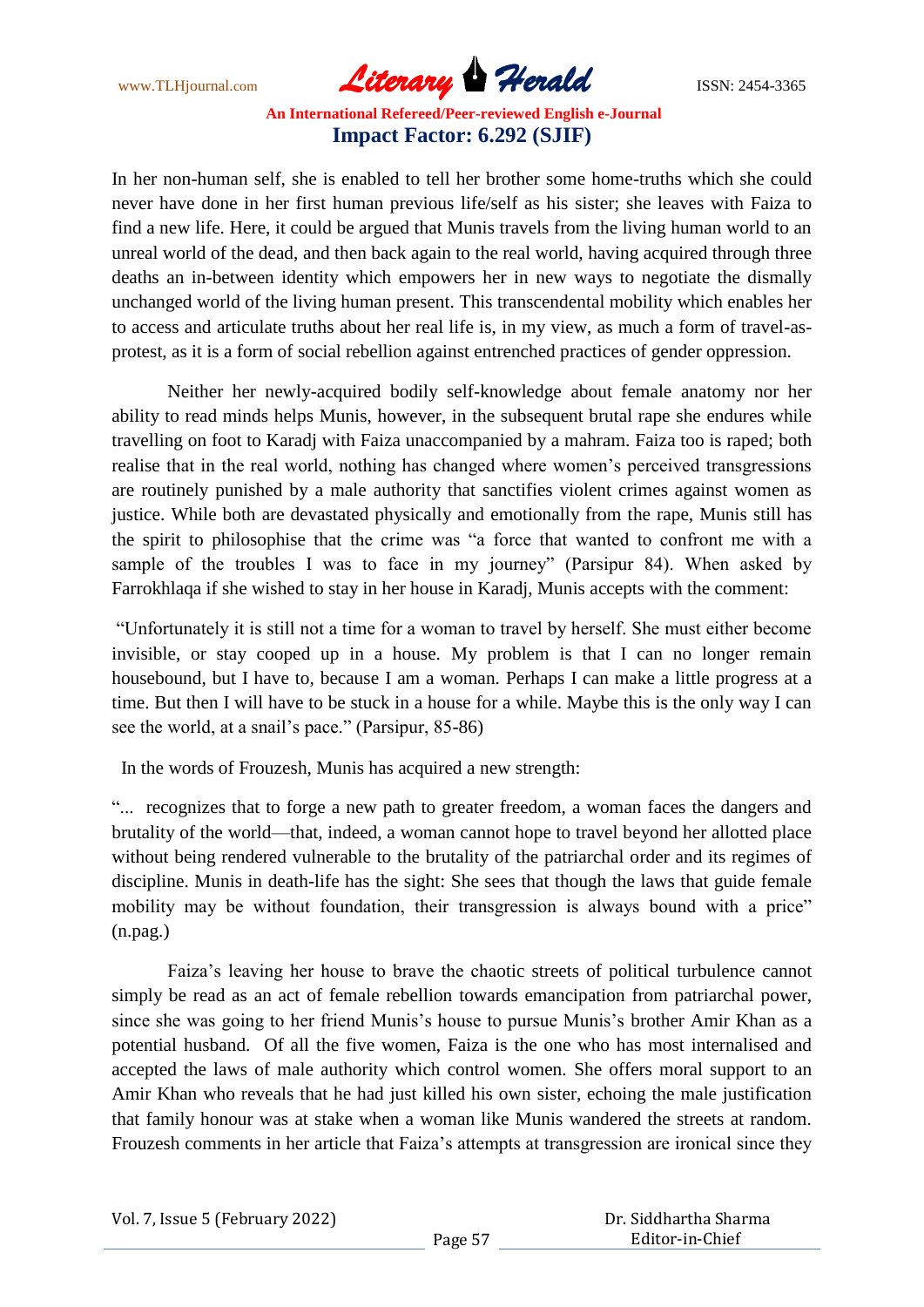www.TLHjournal.com **Literary Herald Herald ISSN: 2454-3365** 

were made only towards securing a normatively prescribed and therefore legitimate, malecentred domestic space for herself (n. pag).

Zarrokhlaqa Golchehreh's unhappy and humdrum married life reveals the extent of physical constraint she endures with her husband even within the home, as she "looked" forward to his absence so she could move around freely. With him in the house, she felt restricted and claustrophobic – a need to confine herself to a corner to avoid contact. In the thirty two years of their marriage she had learned to be inactive when her husband was home" (Parsipur 48). She dreams about another man she had known, thus travelling into a fantasy world to escape the sordid choke-hold of the all-too-real present. Frouzesh aptly observes however that "It is significant that her fantasies circulate around social norms, that Farrokhlaqa's fantasies allow her no other avenue but from the house of one man to the house of another‖ (n.pag.) Golchehreh's accidental killing leaves Zarrokhlaqa a free woman, because as a wealthy widow she still carries the protection of her dead husband's name. This freedom enables her to travel to Karadj, buy a house and pursue her social ambitions.

Zarrinkolah's position as a prostitute subject to her pimp's rules, render her an always-already transgressive figure, as far as patriarchal laws reach. She often talks of running away from the brothel where she has worked and lived since childhood, but knows that she can leave it only to go into another such brothel. Her moment of rebellion comes in the form of suddenly seeing all her male customers as headless, and this nightmare, hardly more frightening than her real life, ultimately makes her leave the brothel and end up with the other women in Karadj in Farrokhlaqa's house. Incidentally, on her way to Karadj she meets a male character named the Kind Gardener, who unknowingly acts as her mahram, as far as her physical journey is concerned. It could be argued that in her impossibly oppressed state, from which there was no lawful escape in real life, she finds refuge in visualising the ‗faceless' actors of her oppression as headless. Like Farrokhlaqa, she too moves into a realm of fantasy in her mind to counter the physical and mental oppression of her real world. Frouzesh is of the opinion that Zarrinkolah's fantasy has the effect of rendering her oppressors identityless (n.pag.); an extension of this argument could be that her movement towards a fantastic world of headless men can be construed as a form of protest through mind-travel, creating for herself a space that cannot be policed by patriarchal/state ideology. The Kind Gardener only understands her as insane, but nevertheless accompanies her without further mishap to Karadj.

It is arguable that the 'transgressions' of Faiza and Farrokhlaqa are still within a more or less socially sanctioned space in relation to the physical and mental spheres of their individual lives; neither woman envisages herself living without a man. Faiza ultimately becomes the second wife of Amir Khan; Farrokhlaqa weds a second time a man who respects her in a traditional way. Even Zarrinkolah (whose earlier career as a prostitute precluded marriage), marries Kind Gardener. Mahdokht and Munis carve out alternative spaces for themselves through mind-travel that at least temporarily emancipates them from patriarchal

Vol. 7, Issue 5 (February 2022)